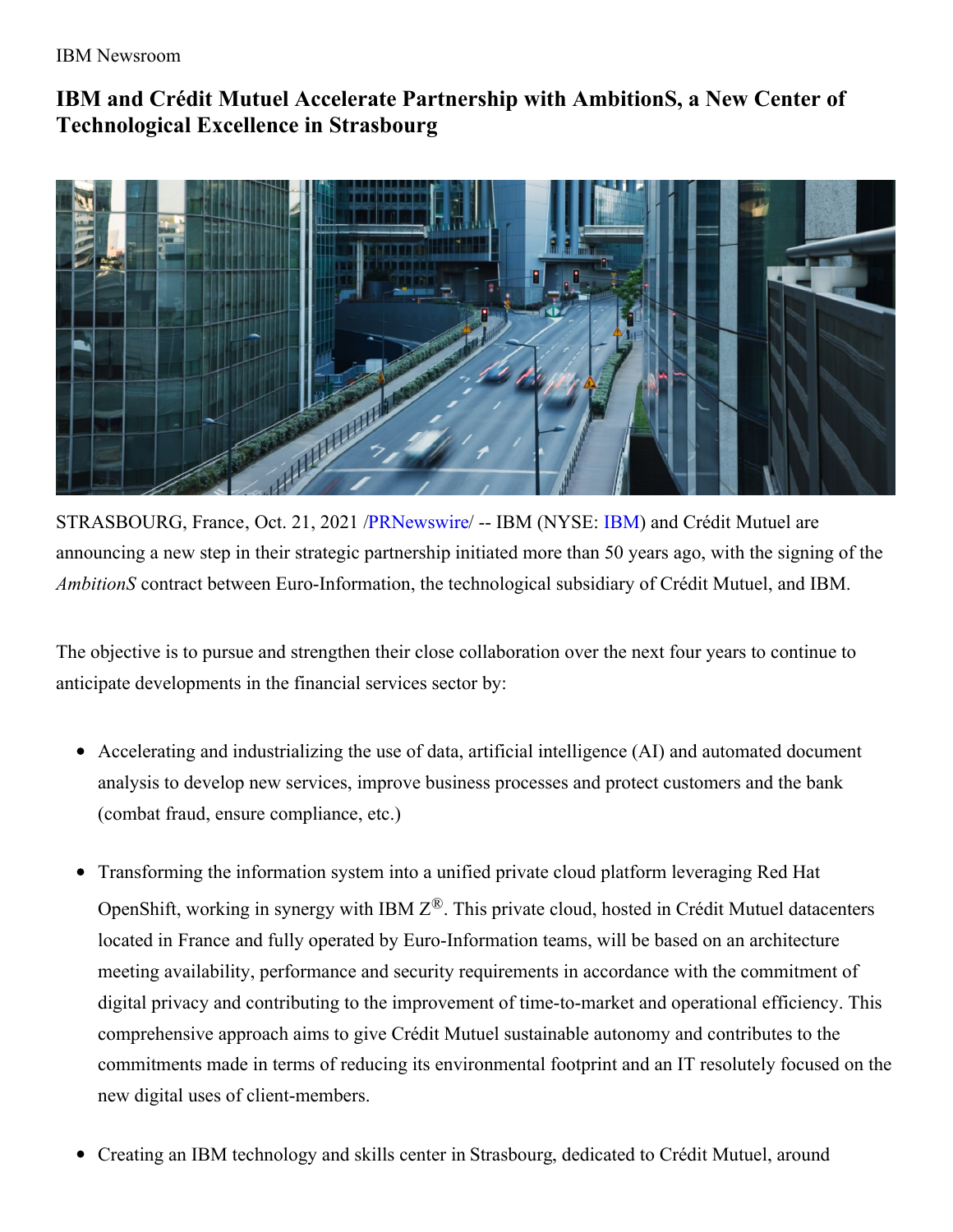artificial intelligence, data, cloud and infrastructure modernization.

"In face of the explosion in digital use cases, the *AmbitionS* plan will help accelerate the deployment of new offers and services for the 27 million customers of Crédit Mutuel and its subsidiaries," said Frantz Rublé, President of Euro-Information.

# **Accelerate the bank and insurance's transformation with the creation of a center of excellence dedicated to technological innovation, based in Strasbourg**

The strengthening of this strategic partnership with IBM is reflected in the creation of a skills and technology center in Strasbourg, hosted in a structure dedicated to Crédit Mutuel. This hub will make it possible to accelerate the supply of services and technologies such as AI or the private cloud, in synergy with the IBM Z platform, for customers and members, partners and employees of all Crédit Mutuel federations, and their subsidiaries, as well as members of the Euro-Information IT System.

A co-creation approach is planned to accelerate exchanges and knowledge sharing between Euro-Information and IBM Research (including Paris-Saclay). This is expected to strengthen the IBM teams in Strasbourg as well as access to IBM Research, consulting, support and technology centers worldwide. Finally, an "Academy" approach to develop and perpetuate skills on IBM Z technologies, and to attract young talent, especially in Strasbourg, by relying on higher education institutions.

"The creation of the *AmbitionS* technology and skills center will strengthen our strategic partnership with Crédit Mutuel and its technological subsidiary Euro-Information, combining geographic proximity, skills excellence and the use of technology as accelerators of transformation," said Jean-Philippe Desbiolles, IBM Managing Director. "After AI, Crédit Mutuel is once again paving the way for a new vision of the bank."

#### **About Euro-Information, a Crédit Mutuel group company**

Euro-Information is the technology company of the Crédit Mutuel group. Euro-Information manages the information system of 16 Crédit Mutuel federations<sup>1</sup> as well as CIC and all the subsidiaries carrying out financial, insurance, real estate, consumer loans, private banking, financing, telephony and technology.

With nearly 3,700 employees, Euro-Information offers the best of technology to employees, members and customers associated with a high level of security and protection of personal data. Euro-Information masters all the technologies internally and carries out the necessary developments to serve the entities of the Crédit Mutuel group.